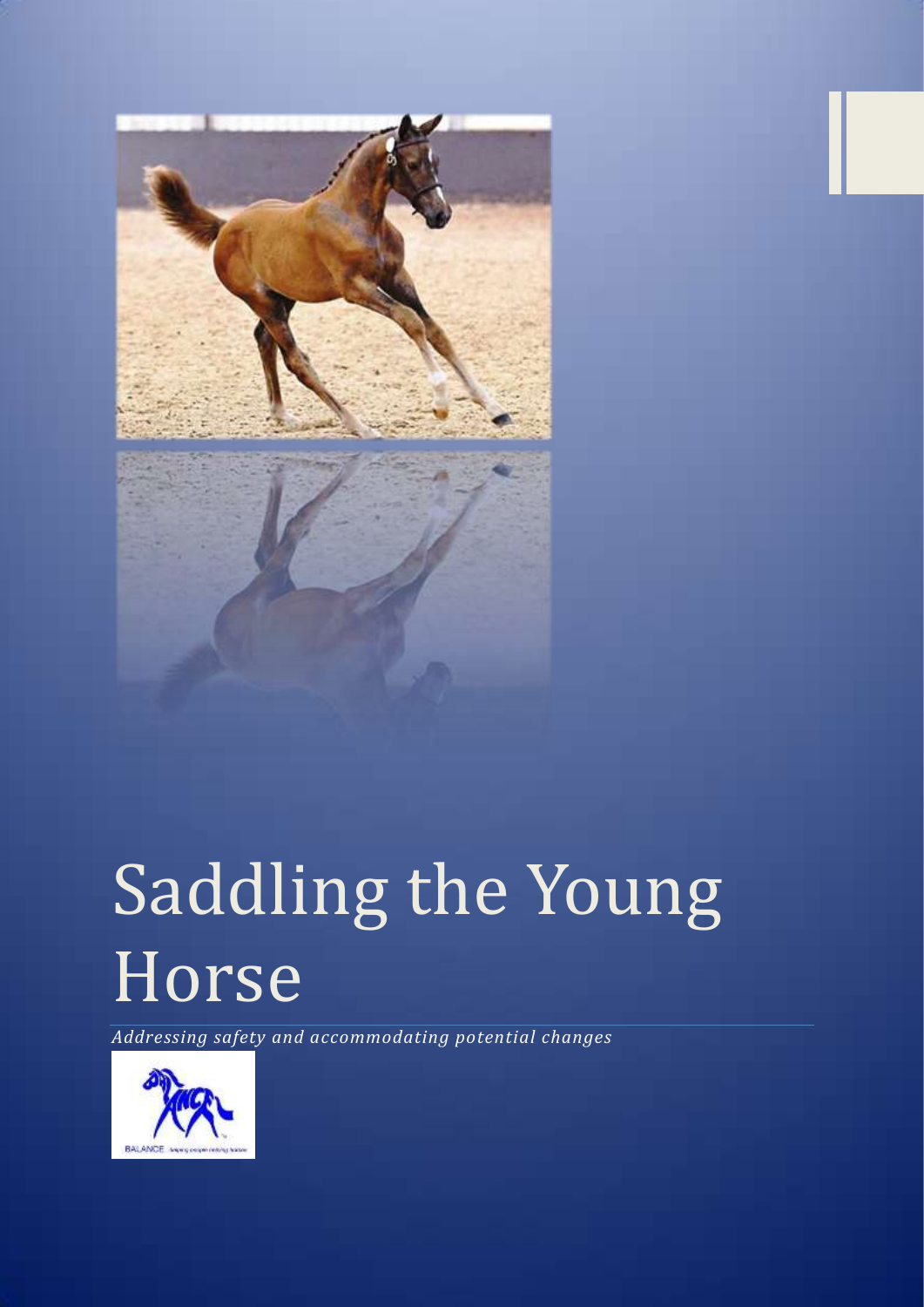## **Saddling the Young Horse**

When you know as much as we know about the impact that saddles have on the soundness, health and performance of the horse, it is very disheartening to hear someone say "Oh, I will wait till my horse is broken in and doing some regular work before I worry about getting a saddle for him".

We understand their dilemma, because there is always some concern that when a horse is first backed, it might do something dramatic that could damage the saddle. However, when horses are started correctly and progressively, it is very, very rare for them to become unmanageable and do damage to themselves or the equipment you are using.

It takes a young horse very little time to figure out that if the saddle is digging in to the reflex areas of his back, because it is the wrong shape or width, it is more comfortable to keep his back pulled down and his hind quarters disengaged rather than moving as nature intended him to move and its weight too much on its forehand.

It takes a young horse very little time to get into the habit of keeping its shoulder blades pulled forward, which significantly shortens its stride, if the saddle does not allow the free rotation of the shoulder blades.

What is the point of starting a young horse in its ridden life in a saddle that is training him away from his natural athleticism and movement, and then spend the next 20 years trying to recover its natural good movement?!

The BALANCE Saddling System, is a perfect introduction for a young horse to the new sensation of carrying a saddle and then a rider.

However, before the young horse gets his first saddle, it is important to pay attention to how well prepared he is, both physically and mentally, for the demands of carrying the unnatural weight of a rider.

To this end, BALANCE will not sell a saddle to someone who is planning on riding a young horse under the age of 3 years. Even at 3 years or older, we will want to see evidence that the horse is mature enough, healthy, sound and fit before we will supply a saddle. Some horses mature very slowly or have had a bad start because of nutritional deficiencies or trauma, and time allowed at the start of their lives, to make sure that they are strong enough to cope with being ridden, can add 10 years extra of healthy, sound performance (as well as far fewer vets bills!!!).

There is a reason for the abolition of sending children down mines, but for some reason, and in some countries, it has become acceptable to ask very immature horses to work far harder, and with highly unnatural stresses than their bodies can cope with! The so called 'advances' in veterinary